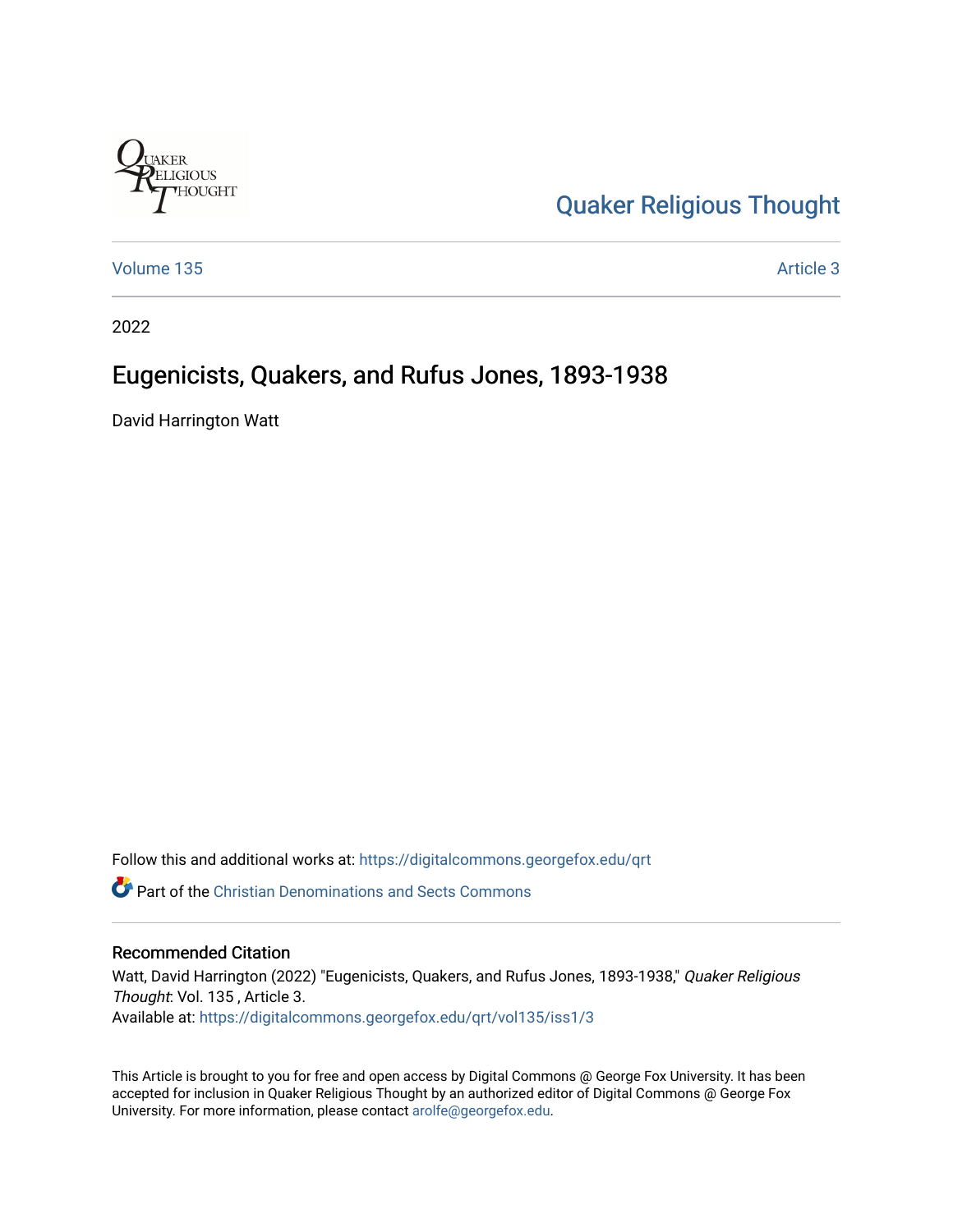# EUGENICISTS, QUAKERS, AND RUFUS JONES, 1893-1938

## David Harrington Watt

During his lifetime, Rufus Jones's skills as a writer, speaker, and organizer won him a great many admirers. In the first half of the twentieth century, Jones was one of the most-admired Quakers in the world. Jones was also, as scholars such as Leigh Schmidt and Matthew Hedstrom have shown, one of the more influential liberal Protestants in the United States.

In the early decades of the twentieth century, a great many American liberal Protestants avidly embraced what they thought of as the "science" of eugenics. Thus far, however, Jones's attitudes toward eugenics have not attracted a great deal of scholarly attention. Scholars have not spent much time determining whether Jones moved in circles where eugenic ideas were prevalent, expressed himself in ways that echoed the rhetoric used by proponents of eugenics, or went out of his way to get along with eugenicists. Nor has there been much inquiry into whether Jones admired scientists who were deeply committed to eugenics, or whether he lent his support to organizations that propagated eugenic ideas. This essay attempts, in a modest way, to begin to address such lacunae in the scholarly literature.<sup>1</sup>

I ought to confess, at the outset, that this essay is driven by something other than dispassionate curiosity. It grows out of a conversation I had with a brilliant colleague, Isaac May, who mentioned in passing that he had come across a primary source that highlighted Rufus Jones's connections to the American Eugenics Society. The text began an attempt to understand the nature of Jones's connections to that organization and then became an effort to put those connections into a larger framework. Because I teach courses on Jones's life and thought at a school with which he was closely associated, Haverford College, my interest in Jones's attitudes toward eugenics is personal as well as professional.<sup>2</sup>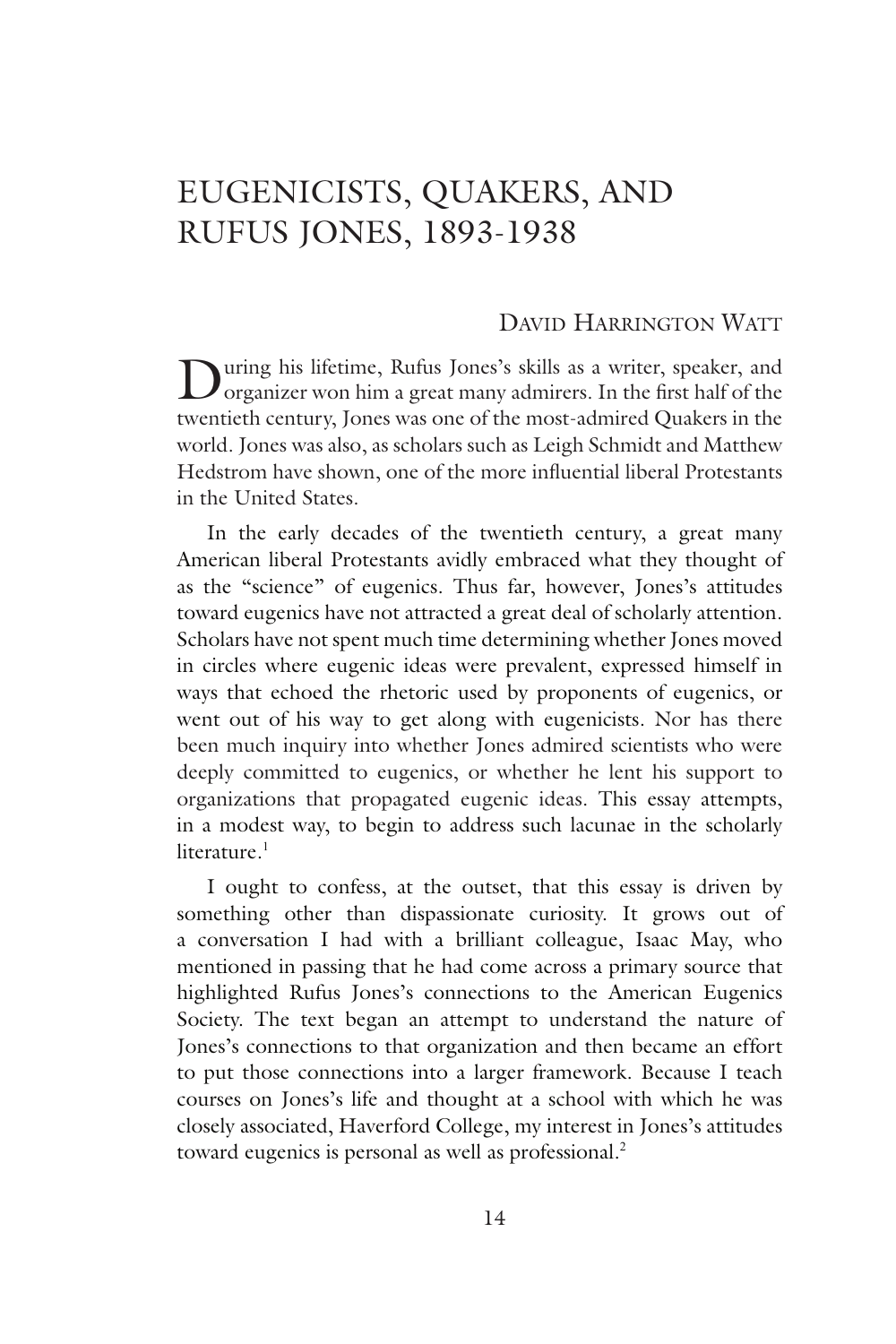#### eugenics, quakers, and rufus jones, 1893-1938 • 15

I should also confess that I have not been able to uncover many texts that shed light on Jones's attitudes toward eugenics. This essay, which suggests that Jones probably was sympathetic to eugenic ideas, is both speculative and tentative. It focuses on the years between 1893 (when Jones began teaching at Haverford) and 1938 (the year he traveled to Berlin to gather information about the conditions under which German Jews were living and to look for ways that the American Friends Service Committee might assist them).

One more preliminary note: It might be helpful for me to say more about one of the words in this essay's title, "eugenicists," before proceeding. For our present purposes, I would suggest that we think of eugenicists as an extremely diverse set of people who were united by a hope that selective breeding of particular human populations could improve the quality of those populations. Eugenicists tried to encourage people who came from "good stock" to reproduce and to discourage people who came from "bad stock" from doing that.<sup>3</sup> Many eugenicists believed that people who came from certain "races" ("the Nordic race," for example) were more likely to come from "good stock" than those who came from other "races" (for instance, "the Mediterranean race"). Many also believed that institutions and nations controlled by people who came from "good stock" ought to discriminate against people who came from "bad stock."<sup>4</sup>

# Coming From "Good Stock"

Jones sometimes expressed himself in ways that are somewhat reminiscent of the ways that proponents of eugenics expressed their ideas. From time to time, he displayed an interest in determining the "stock" from which he and other Quakers came. In *The Faith and Practice of the Quakers* (1928), Jones considered George Fox's "stock" and declared that it "was of excellent quality on both his father's and mother's side."<sup>5</sup> In *Finding the Trail of Life* (1926), Jones noted that many of his own ancestors came from "good English stock." He also suggested that there was a natural affinity between "the ancestral lines" from which he sprang and the Quaker religion.<sup>6</sup> In one of his many essays on mysticism, Jones suggested that he had inherited his mystical inclinations from the Celts. "I was born with a large strain of Celtic stock," he said, "and my racial inheritance links me up with the men who in the dim past went on eager quests for the Holy Grail.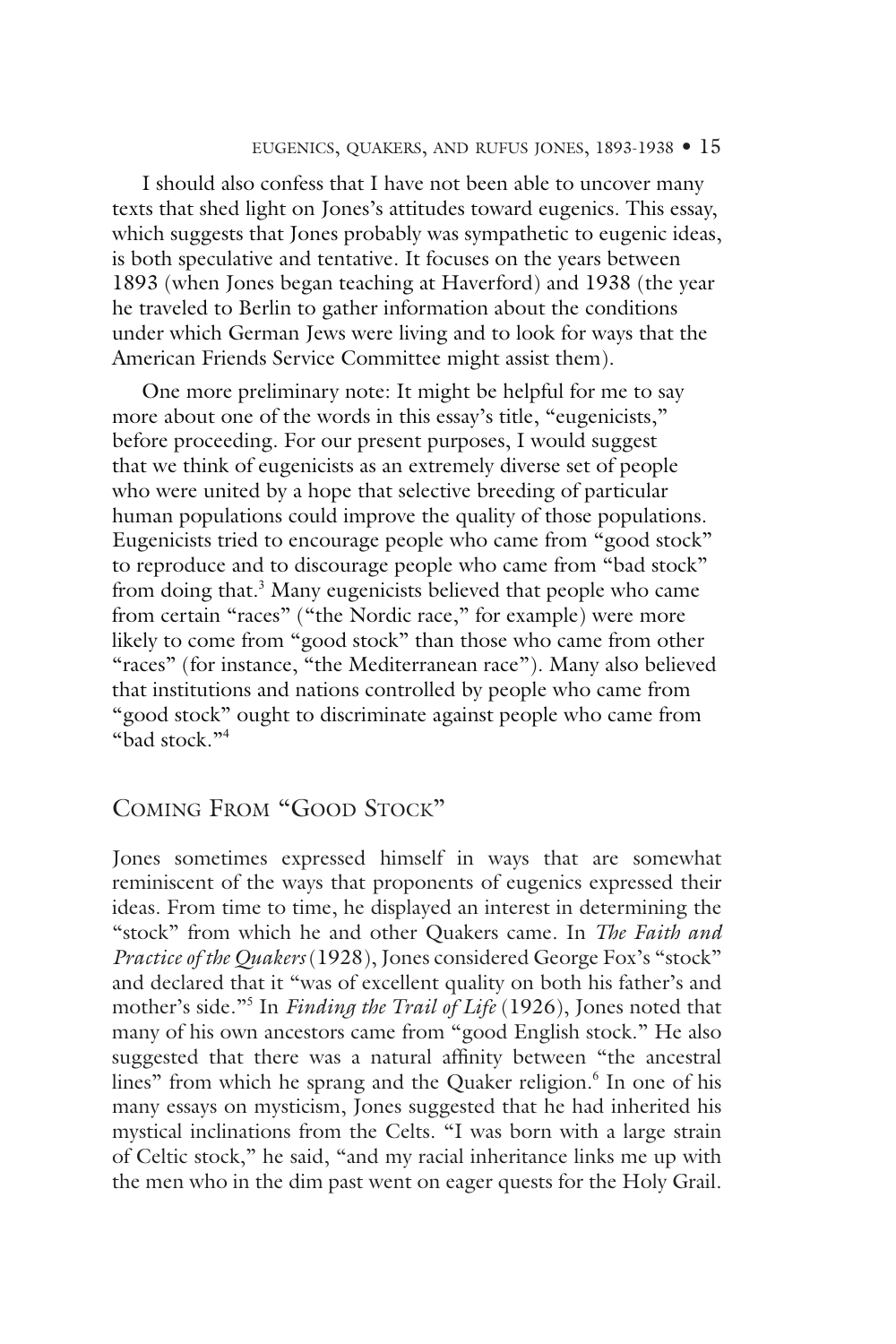That spirit of quest is as much a part of my elemental nature as is the color of my eyes and hair."<sup>7</sup>

Jones sometimes wrote as though he believed that some people may have inherited unfortunate characteristics from their ancestors that could not possibly be overcome. Consider, for instance, an essay he published in 1895 called "The Cuban War." In it, Jones said that Cuban people were "incompetent to conduct an efficient administration." Cubans were, he explained, "negroes [sic] and mixed races, without general education or self-control."<sup>8</sup> In another essay from the 1890s, "The Sifting of the Immigrants," Jones suggested that many recent immigrants to the United States were incapable of becoming good Americans. He said that "the strikes and court records have been showing us that we are receiving hordes of the worst type of human beings from the shores of the Old World. Our cities are being overpopulated with material which cannot be assimilated to our free institutions, and it is now becoming evident that in many cases we have opened our doors to receive paupers, criminals, and red-handed anarchists." Jones went on to say that "the number of men engaged in recent riots who bore foreign and unpronounceable names" seemed to suggest that "foreign elements" were to blame for a good deal of that which "threatens and disturbs our social and political condition."<sup>9</sup>

## Haverford College, Blacks, and Jews

In 1898, a few years after he published "The Sifting of the Immigrants" and "The Cuban War," Jones was asked to join the Board of Trustees of Bryn Mawr College, an institution founded by Quakers whose history was intertwined with that of Haverford College. Two years later, M. Carey Thomas, the president of Bryn Mawr, forwarded to Jones a letter that Hugo Münsterberg had sent her. Münsterberg, who was Jewish, was a protégé of William James. He had written the letter in support of a man who hoped to land a teaching job at Bryn Mawr. After reading the letter, Jones told Thomas that he thought the letter was rather high-handed. In response, Thomas told Jones that she thought the letter was "in exceeding bad taste." She went on to say that she hoped "that we shall never have a Jew in our Bryn Mawr College faculty."

There is, as far as I can tell, no evidence to suggest that Jones took umbrage at Thomas's statement.<sup>10</sup> It would have been strange if he had. During Jones's lifetime, Haverford discriminated against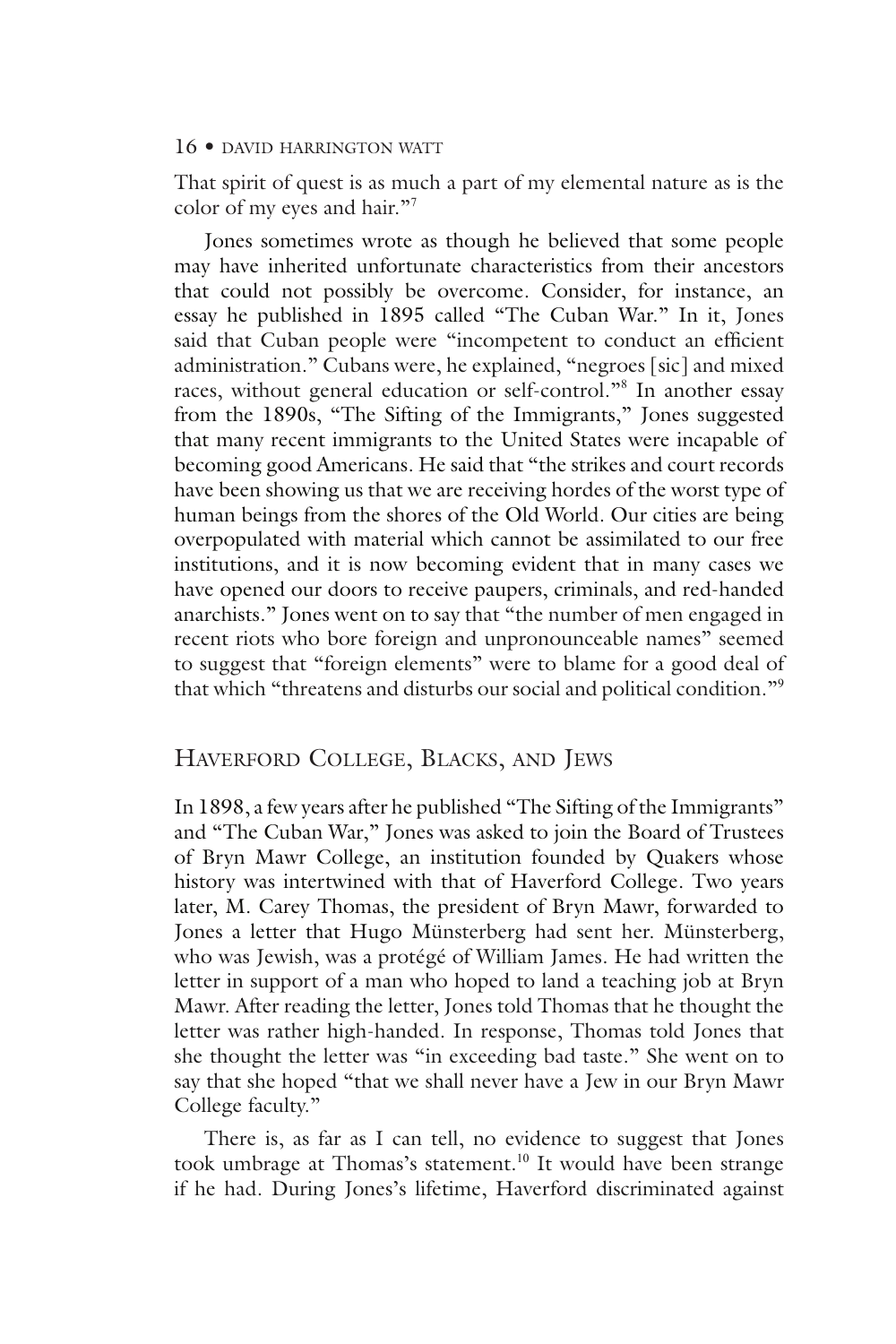people who were not white Christians. The leaders of Haverford College eventually did allow Jews to join the faculty, but they did not make that decision until the 1940s. By then, Jones had already retired.<sup>11</sup> While Jones taught there, Haverford's student body did include some Jews—but not many. During the 1922–1923 academic year, for instance, less than two percent of Haverford's students were Jewish.<sup>12</sup> The paucity of Jewish students was no accident. For many years, Haverford's leaders used a quota system to make sure that the student body was overwhelmingly Christian.<sup>13</sup>

During the years that Jones taught at Haverford, there were few people of color in the college's student body. A Black student from Jamaica, Osmond C. Pitter, graduated from Haverford in 1926, but no African American students were allowed until long after Jones had retired.<sup>14</sup> Haverford's reluctance to admit Black students did not set it apart from other Quaker educational institutions. The Germantown Friends School, George School, Swarthmore College, and Westtown School also discriminated against Black people.<sup>15</sup> So too did many Quaker congregations.<sup>16</sup> The degree to which segregationist assumptions suffused the Quaker subculture of which Jones was a part is, as Vanessa Julye and Donna McDaniel have clearly demonstrated, difficult to overstate.<sup>17</sup>

## The Quaker Subculture

The Quaker subculture produced a good many men and women who embraced eugenic ideas. Committees created by prominent Quaker organizations declared that "sociology and eugenics" both made it abundantly clear that "there should be a relatively large number of children from those parents who can support and educate them, and a relatively smaller number of children from less qualified parents."<sup>18</sup> Quaker writers such Nellie May Smith, the author of *The Three Gifts of Life: A Girl's Responsibility for Race Progress* (1912), told readers that they ought to embrace the truths discovered by the science of eugenics.<sup>19</sup> M. Carey Thomas also embraced eugenics. Thomas praised books—Lothrop Stoddard's *The Rising Tide of Color: The Threat Against White World-Supremacy* (1920), for example—written by prominent eugenicists. She also gave speeches in which she told Bryn Mawr students that history showed how neither the "Negroes of Africa, the Indians, the Eskimos, the South Sea Islanders [nor] the Turks" had ever engaged in "continuous mental activity."20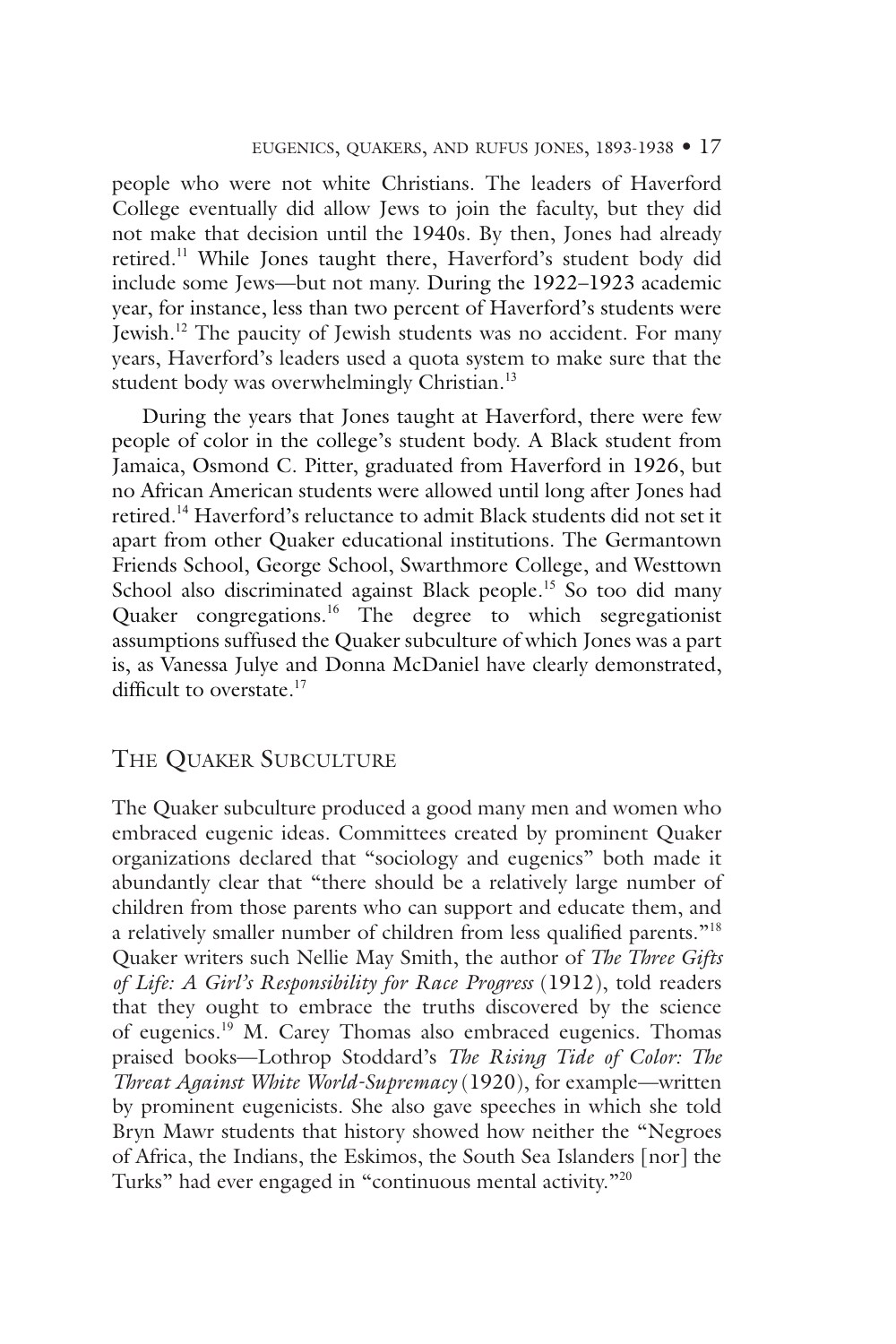## Henry Goddard and the Kallikaks

A member of the Quaker subculture who eventually became one of the best-known eugenicists in the United States, Henry Goddard, was a close friend of Jones. Goddard and Jones knew each other during childhood (both were reared in rural Maine by pious Quaker families), and they studied together at three different schools: Oak Grove Seminary, the Friends School in Providence (Rhode Island), and Haverford College. In 1891, when Jones was serving as the principal of Oak Grove Seminary, he invited Goddard to come teach there. Goddard taught at Oak Grove between 1891 and 1893, and when Jones left to join the faculty of Haverford College, Goddard succeeded him as principal of the school. When Jones took a oneyear sabbatical from Haverford so that he could study at Harvard, Goddard taught the classes that would have ordinarily been taught by Jones.

In 1900, Goddard began teaching at the Training School for Feeble-Minded Girls and Boys in Vineland, New Jersey.<sup>21</sup> Twelve years later, he published a book, *The Kallikak Family: A Study in the Heredity of Feeble-Mindedness*, that presented some of the theories about human intelligence that he had developed while teaching in Vineland. *The Kallikak Family*, a short book based on research that has been judged by many as exceedingly shoddy, was written for general readers rather than for scientists. It received an enormous amount of attention in the United States and overseas.<sup>22</sup>

*The Kallikak Family* focused on Martin Kallikak Sr. (the name was a pseudonym) and his descendants. Kallikak, Goddard said, had inherited "good English blood." During the Revolutionary War, when he was still in his teens, Kallikak momentarily departed "from the paths of rectitude" and had sex with "a feeble-minded girl" whom he had met at a tavern. That union produced "a line of mental defectives that [was] truly appalling." One of those descendants—Deborah Kallikak (also a pseudonym)—was one of the "feeble-minded" persons who lived at the school where Goddard taught.<sup>23</sup>

According to the story Goddard told, Martin Kallikak's behavior became much more respectable after his unfortunate encounter with the girl at the tavern. Eventually he had the good fortune of marrying "a young woman who [came from] a good Quaker family." None of the products of that union between "the Quakeress" and Kallikak were "mental defectives," and many of them lived exemplary lives.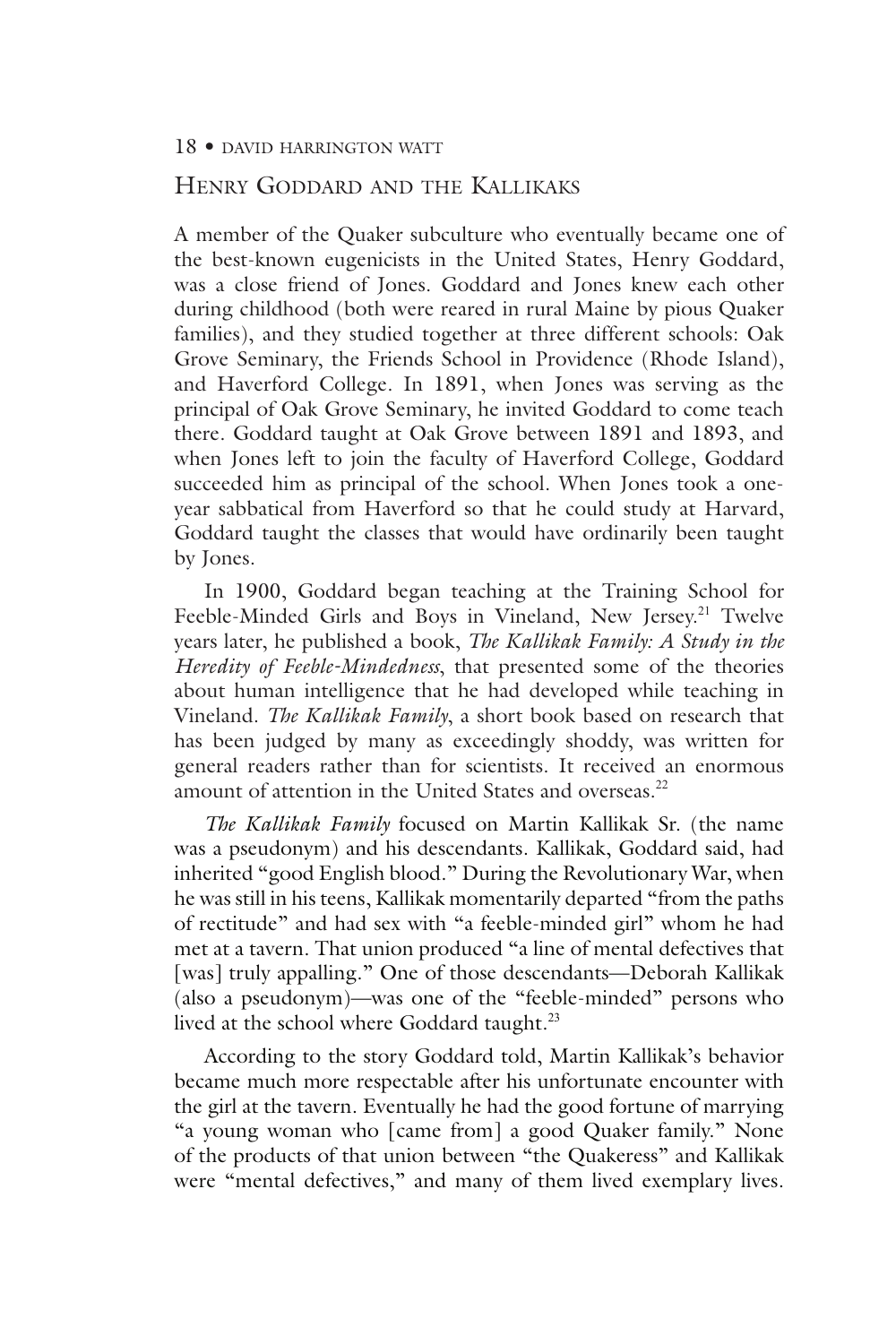In Goddard's view, external environmental factors could not possibly explain why one side of Kallikak's family was so "bad" and the other so "good." The differences between the two sides were matters of heredity. The "blood" of side of the family—the Quaker side—was uniformly "good." The blood of the other side of the family was mixed. It was as simple as that.<sup>24</sup>

The social implications of the Kallikaks' story, Goddard said, were straightforward. Intelligent people needed to find ways to keep people with hereditary predispositions toward "feeble-mindedness" from reproducing. One way to do that, according to Goddard, was to place such people in "colonies" where they could be prevented from producing children. But that was not enough. Intelligent people also needed to look, Goddard said, for ways of sterilizing people who came from stock that made them especially susceptible to feeblemindedness.<sup>25</sup>

No evidence that I know of indicates that Jones ever formally endorsed Goddard's ideas about eugenics. But neither do I know of any evidence that suggests that Jones had difficulty getting along with members of the Quaker subculture who embraced eugenics. In fact, Jones seems to have taken a certain amount of pride in the connections between eugenics and Quakerism. In his magisterial *The Later Periods of Quakerism*, published in 1921, Jones went out of his way to praise the work of Francis Galton, an Englishman who played a pivotal role in the early history of eugenics and whose work influenced the way that people like Goddard thought about heredity. Although Jones admitted that Galton was not "actually a member of the Society [of Friends]," he included Galton in his discussion of the most important Quaker scientists of the nineteenth century. He did so on the grounds that Galton "came of a distinguished Quaker family, and received much from Quaker influences." Jones referred to Galton as the "founder of the science of eugenics" and a "genius."<sup>26</sup>

# Madison Grant and the American Eugenics Society

Five years after Jones published *The Later Periods of Quakerism*, Madison Grant and four other eugenicists assembled in Grant's home to create the American Eugenics Society (AES).<sup>27</sup> Madison Grant figures in one scholarly historical account of eugenics in the United States as "the nation's most influential racist."<sup>28</sup> He was the author of a widely circulating book—*The Passing of the Great Race*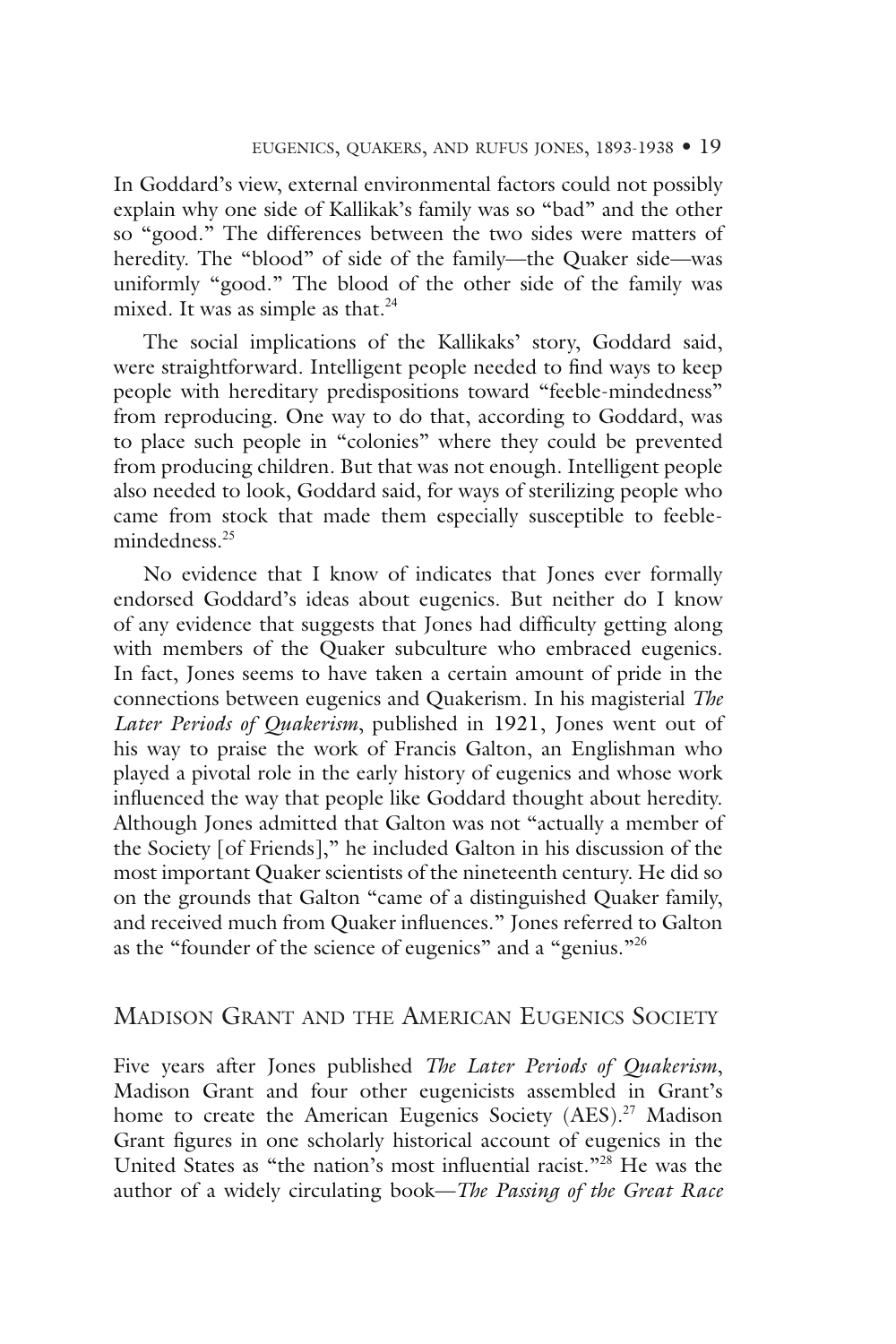(1916)—in which he argued that "the Nordic race" was responsible for humankind's greatest achievements and that the greatness of the United States was a result of the outsized role that race had played in its creation and development. Grant asserted that the power of "the Nordic race" was waning. Other, lesser races were, Grant said, gaining more and more power in the United States. Old-stock Americans, he alleged, were "being literally driven off the streets of New York City by the swarms of Polish Jews." Grant warned his readers that the "dwarf statute, peculiar mentality and ruthless concentration on self-interest" of Polish Jews were qualities "being engrafted upon the stock of the nation."<sup>29</sup>

The American Eugenics Society, which received generous financial support from George Eastman and John D. Rockefeller, conducted much of its work through a set of fourteen standing committees. $30$ The work of one of its most important committees, the Committee on Cooperation with Clergymen, was directed by a Presbyterian minister named Henry Strong Huntington. In letters he sent to potential members of the Committee on Cooperation with Clergymen, Huntington explained that the group would "work out methods of forwarding eugenics through the churches." Rufus Jones was one of the religious leaders Huntington invited to join. Jones accepted the invitation. His name was featured on the committee's letterhead.<sup>31</sup>

Like many other organizations, the Committee on Cooperation with Clergymen eventually succumbed to pressures associated with the Great Depression. But during the late 1920s, the committee was well funded and able to undertake a wide range of initiatives. The initiative that attracted the most attention was the committee's sponsorship of an annual sermon contest. Participants were required to preach a sermon with the title "Religion and Eugenics: Does the church have any responsibility for improving human stock?" (The clergyman who won the contest was awarded a \$500 prize.) From their pulpits, clergymen throughout the nation assured their congregants that eugenics could offer a way to "establish a race of people who approximate the Christian ideal" and fill "the Earth with Christlike men and women." As they prepared their sermons, participants in the contest drew on both the scriptures and the works of eugenicists such as Galton and Goddard.<sup>32</sup>

According to Christine Rosen, the author of a superb analysis of religious leaders' attitudes toward eugenics, Huntington did not expect many members of the AES's Committee on Cooperation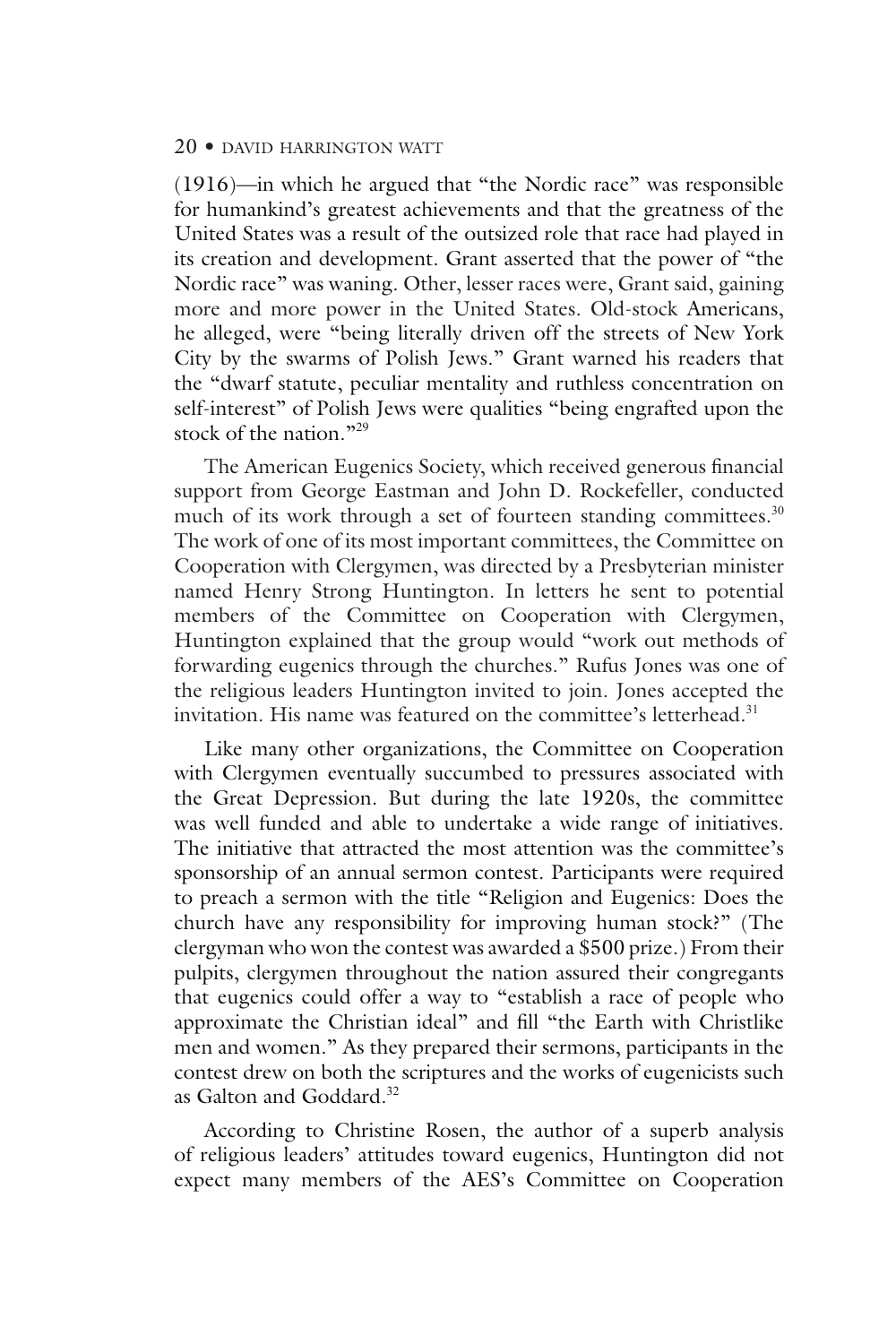with Clergymen to devote a great deal of their energy to personally promoting the cause of eugenics. But simply by "affixing their names to the Committee," Rosen argues, the religious leaders whom Huntington recruited "brought inestimable influence to the eugenics movement."33

# Based on Their Own Philosophy and Experience

The Nazis' murderous campaigns against disabled persons, Jews, socalled "non-Aryan Christians," Roma, and other groups is one of the most notorious expressions of eugenic practices in all of history. In order to fully understand Jones's views on eugenics, we would have to systematically examine his many efforts to assist the people whom the Nazis were persecuting.<sup>34</sup> This brief essay does not do that. Instead, it examines only a single facet of Jones's efforts to aid European Jews: a trip that he and two other Friends—George Walton and Robert Yarnall—made to Berlin in 1938 on behalf of American Friends Service Committee (AFSC). By then, Jones's involvement with the American Eugenics Society had come to an end. But the way Jones acted in 1938 when meeting with Nazis—some of whom were great admirers of the work of Grant, Goddard, and Galton—does not demonstrate that he had come to see eugenics an absurd pseudoscience. Jones's behavior during the trip indicates that, even in the late 1930s, he was willing to lend a sympathetic ear to people who were fanatically committed to eugenic ideas.<sup>35</sup>

Jones, Walton, and Yarnall arrived in Berlin on December 8, 1938, and left the city on December 22. While there, the three men, who thought of themselves as members of an "investigating committee," met with Nazis, Jews, and many other individuals. Jones and Walton wrote a five-page memo about the trip, which they called "Germany Through Quaker Eyes." According to the memo, feeding German Jews had become only a "secondary need." People who wanted to help Jews should, the memo recommended, focus most of their attention on helping Jews emigrate. There was no time to lose. "Quick mass action" was urgently needed.<sup>36</sup>

A great deal of "Germany Through Quaker Eyes" was devoted to analyzing the way that National Socialists thought about race and heredity. The memo noted that the Nazis' view of the world had been profoundly shaped by ideas set forth in Houston Stewart Chamberlain's "epoch-making book" *Die Grundlagen des neunzehnten Jahrhunderts.*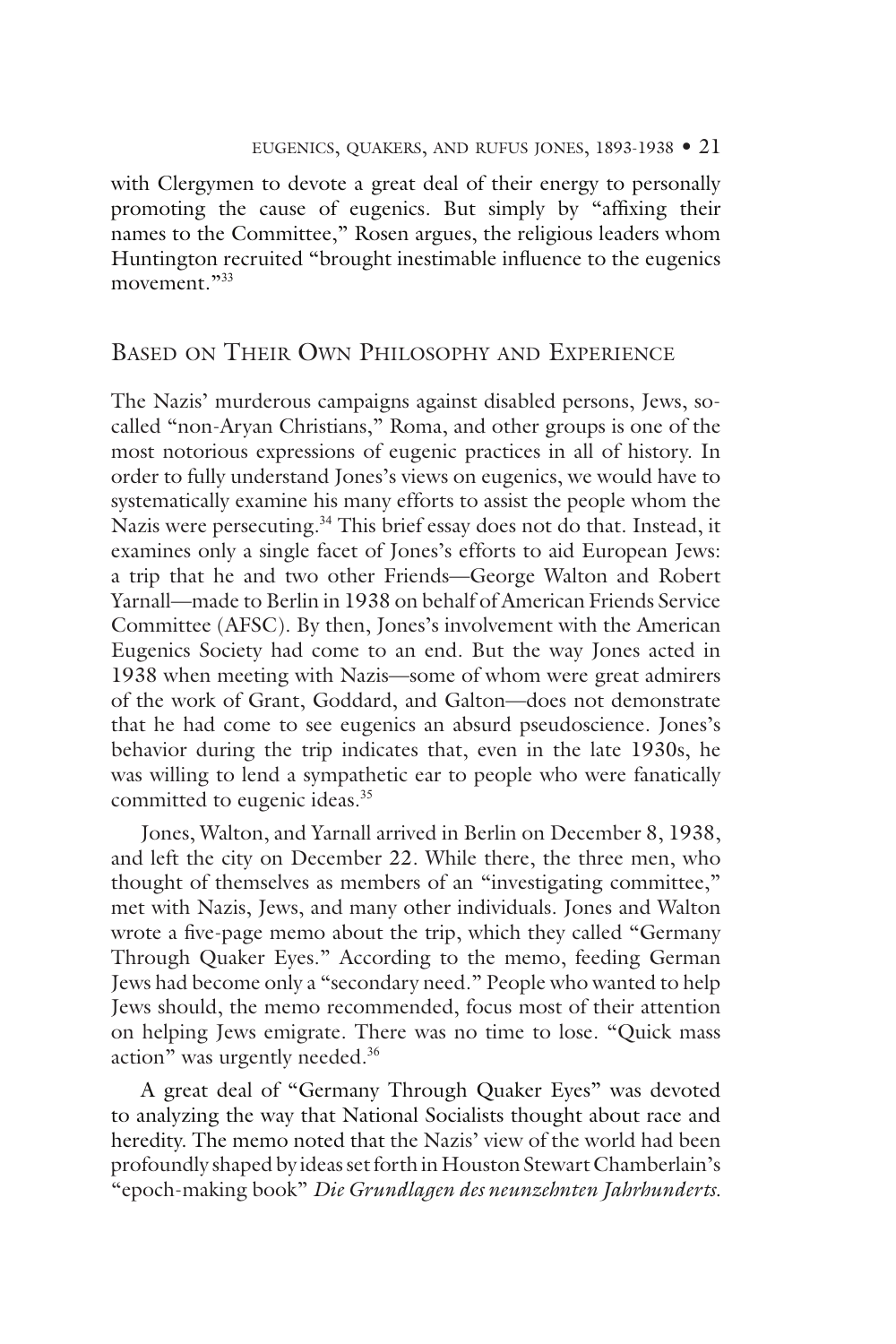(In that text, which was published in 1899 and translated into English in 1911, Chamberlain advanced a set of arguments that resembled, at least in some respects, the arguments Grant made in *The Passing of the Great Race.*<sup>37</sup>) The Nazis believed, Jones and Walton said, that

the Nordic race, the pure Nordic blood, is the highest revelation of the Eternal Nature of Things on this planet, and it consecrates the German soil to a holy purpose. It is an essential part of this theory of race that the presence of the Jewish race on this holy soil, and especially the contamination of the Nordic strain by a mixture of Jewish blood is the deepest possible defilement and taint.

The National Socialists, Jones and Walton reported, believed that "the Jew [had] no place in Germany. He must go."<sup>38</sup>

The memo that Jones and Walton produced made it clear that Nazism and Christianity were incompatible. It also noted that some of the Nazis' ideas about race appeared to be "absurd." But "Germany Through Quaker Eyes" did not contend that the Nazis' theories about race and heredity made it impossible for Nazis and Quakers to converse with one another. Not at all: the memo emphasized the attentive, courteous, and respectful manner with which the Nazis interacted with the Friends. And it explicitly stated that while the members of the committee were in Berlin, they had "learned to understand the Nazi viewpoint and accept it as sincere and based upon their philosophy and experience."39

The meaning of that phrase is not entirely clear. It is possible that Jones and Walton inserted those words in their memo in order to signal that what the Nazis said about their intentions to create a Germany without Jews ought not to be taken lightly. The two Friends might have been trying to highlight their belief that the AFSC needed to redouble its efforts to assist German Jews who were trying to emigrate. If that was indeed the message that Jones and Walton were trying to communicate, then it was a message that many Jewish leaders in Berlin would have fully endorsed.<sup>40</sup>

In any case, the memo's emphasis on the sincerity of the Nazis' beliefs was congruent with Jones's overall approach to dealing with the National Socialists he met while in Berlin. For the most part, Jones strove to avoid confronting the Nazis. Instead, he tried to find common ground. When Jones spoke with Nazis, he told them that the committee he represented had not sent him to Berlin to see who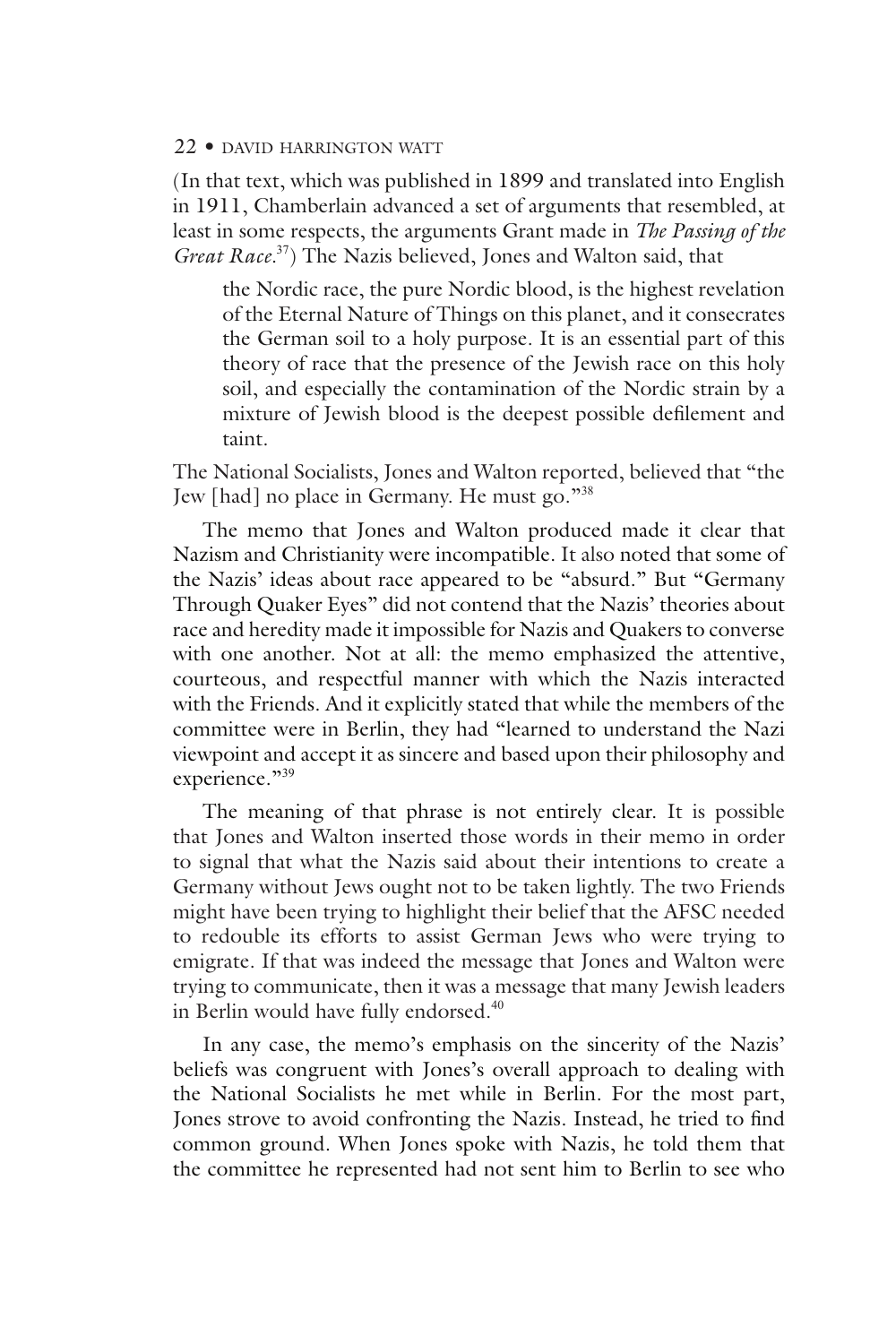was "to blame for the trouble which may exist" or "to judge or to criticize." All the committee was trying to do, Jones said, was "to understand the present situation" and find ways to alleviate human suffering.<sup>41</sup>

Jones's evaluations of what the Nazis said and did when they met with Friends were surprisingly charitable. As a general rule, Nazis were, Jones acknowledged, "hard and brutal-minded men." But his interactions with Nazis had shown him, he said, that they were also people who—when exposed to the miraculous power of "the way of love"—could exhibit an authentic "gentleness" of spirit. His interactions with National Socialists, Jones reported, had convinced him that these were people who could respond "thoughtfully" to things that Friends said, accede (albeit somewhat grudgingly) to requests that Friends made, make promises to Friends, and carry out a great many (though not all) of the promises that they had made. $42$ 

Jones's sanguine interpretation of the Nazis' words and deeds could be viewed as shockingly naïve. It could also be seen as an expression of an admirable determination to look for—and respond to—"that of God in every man." That is not for me to say. But it does seem clear that during his trip to Berlin, Jones made a special effort to avoid dehumanizing or demonizing Nazis. It is also likely, I think, that Jones was far more interested during that trip in understanding than in challenging the Nazis' ideas about race and heredity.

## Concluding Reflections

Given all this, can we be certain that Jones was a eugenicist? Based on the evidence presented in this essay, some readers might be willing to say that we can be. For a variety of reasons, I am not willing to go that far. For the sake of brevity, I will list only four of those reasons here. First, it is possible that Jones praised Galton's writings on eugenics without having read them thoroughly and that if Jones had fully understood Galton's arguments, he would not have accepted them. Second, very little of the correspondence between Jones and Huntington has been preserved in the archives of Haverford College. It is conceivable that some of the letters I have been unable to examine might indicate that Jones agreed to serve on Huntington's committee without fully understanding the aims of the American Eugenics Society or the ideas of its founders. Third, it is also possible that Jones wrote letters to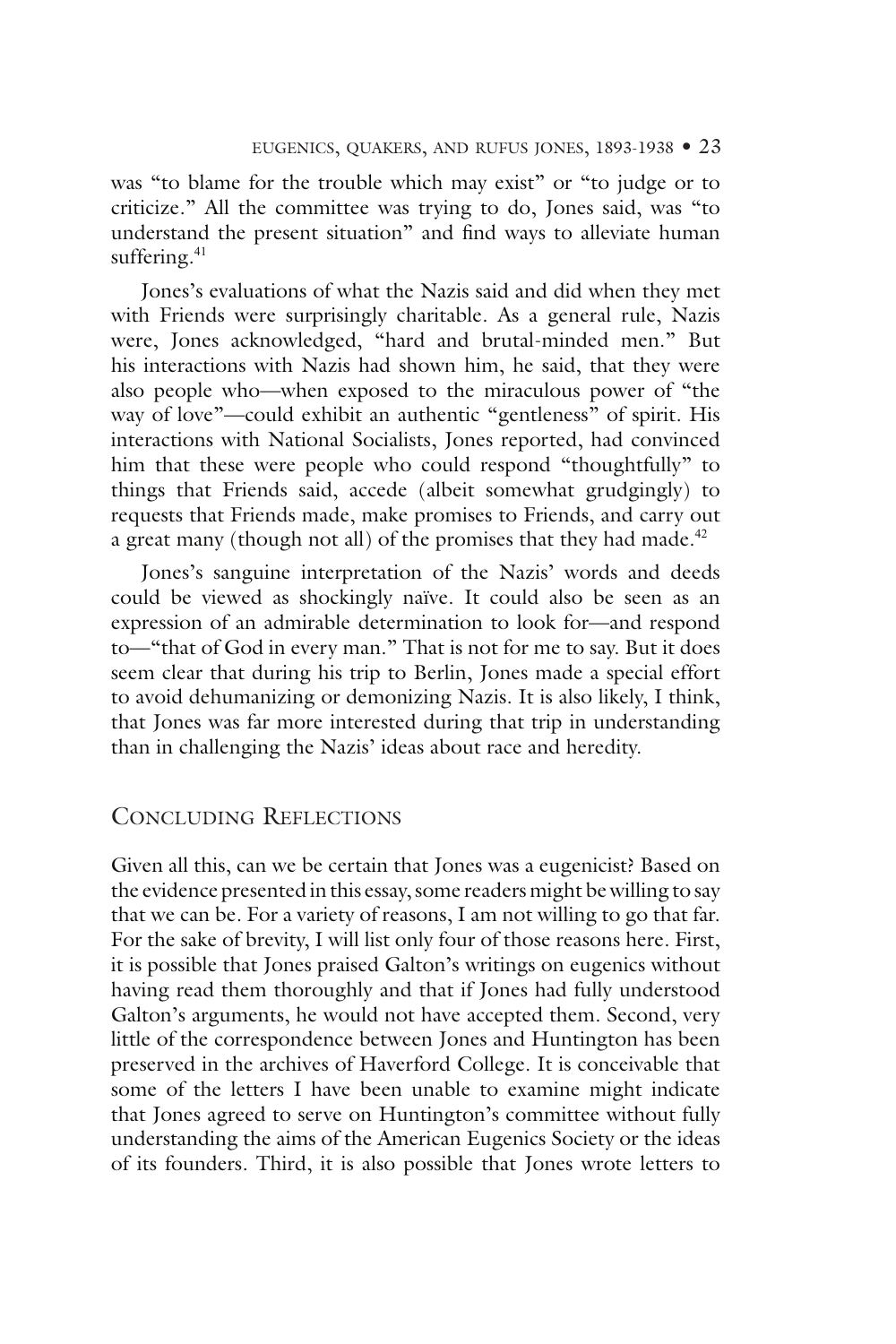the eugenicists he knew well—Thomas and Goddard, for instance—in which he told them that he found their views objectionable. I've not been able to locate letters of that nature, but this does not prove that such letters were never written. Fourth, to flatly declare that Jones was a eugenicist would imply that he was a eugenicist in the same way that Galton, Goddard, and Grant were. He wasn't: Grant, Goddard, and Galton devoted a fair proportion of their lives to promoting the cause of eugenics, and Jones did not. Jones was far less interested in eugenics than he was in many other topics: peace, mysticism, Quaker history, and the work of William James, for example.

The evidence presented in this essay does, however, demonstrate that Jones sometimes went out of his way to get along with eugenicists. It also shows that Jones supported the work of the American Eugenics Society. Jones, the evidence indicates, moved in circles that were suffused with eugenic sentiment. It is clear that he sometimes used language that resembled the language used by people who embraced eugenic ideas. And there can be no doubt that Jones praised the work of a man—Francis Galton—who played a leading role in the creation of the "science" of eugenics.

When we are writing accounts of Rufus Jones's life and work, then, we shouldn't shy away from thinking about the possible connections between Jones and the eugenics movement. We should examine them as fully as we can—far more fully than they have been examined in this essay—and consider how those connections might affect the way we think about Jones and about twentieth-century Quakerism.

## **ENDNOTES**

- 1. Matthew S. Hedstrom, "Rufus Jones and Mysticism for the Masses," *Cross Currents* 54 (2004), 31–44; Leigh Eric Schmidt, *Restless Souls: The Making of American Spirituality* (New York: HarperCollins, 2005), 227–240. More information on Jones's life and work can be found in Elizabeth Gray Vining, *Friend of Life: The Biography of Rufus M. Jones* (Philadelphia: J. B. Lippincott Company, 1958); Claus Bernet, *Rufus Jones (1863–1948): Life and Bibliography of an American Scholar, Writer, and Social Activist* (New York: Peter Lang, 2009); David Harrington Watt, "Philadelphia, Rufus Jones, and the Reinvention of Quakerism," *Religion in Philadelphia*, ed. Elizabeth Hayes Alvarez (Philadelphia: Temple University Press), 218–224; and "Historical/Biographical Note," Rufus M. Jones Papers, Quaker & Special Collections, Haverford College, Haverford, PA, http://archives.tricolib. brynmawr.edu/repositories/5/resources/569, accessed August 27, 2020.
- 2. I am deeply grateful to Isaac May for all the help he gave me as I was trying to learn more about Rufus Jones and eugenics. Richard Kent Evans, Joseph Weisberg, and Jacob Gaba performed some of the research on which this article is based. The staff of the Haverford College Libraries and Swarthmore College's Friends Historical Library helped me locate material related to Jones's attitudes toward eugenics.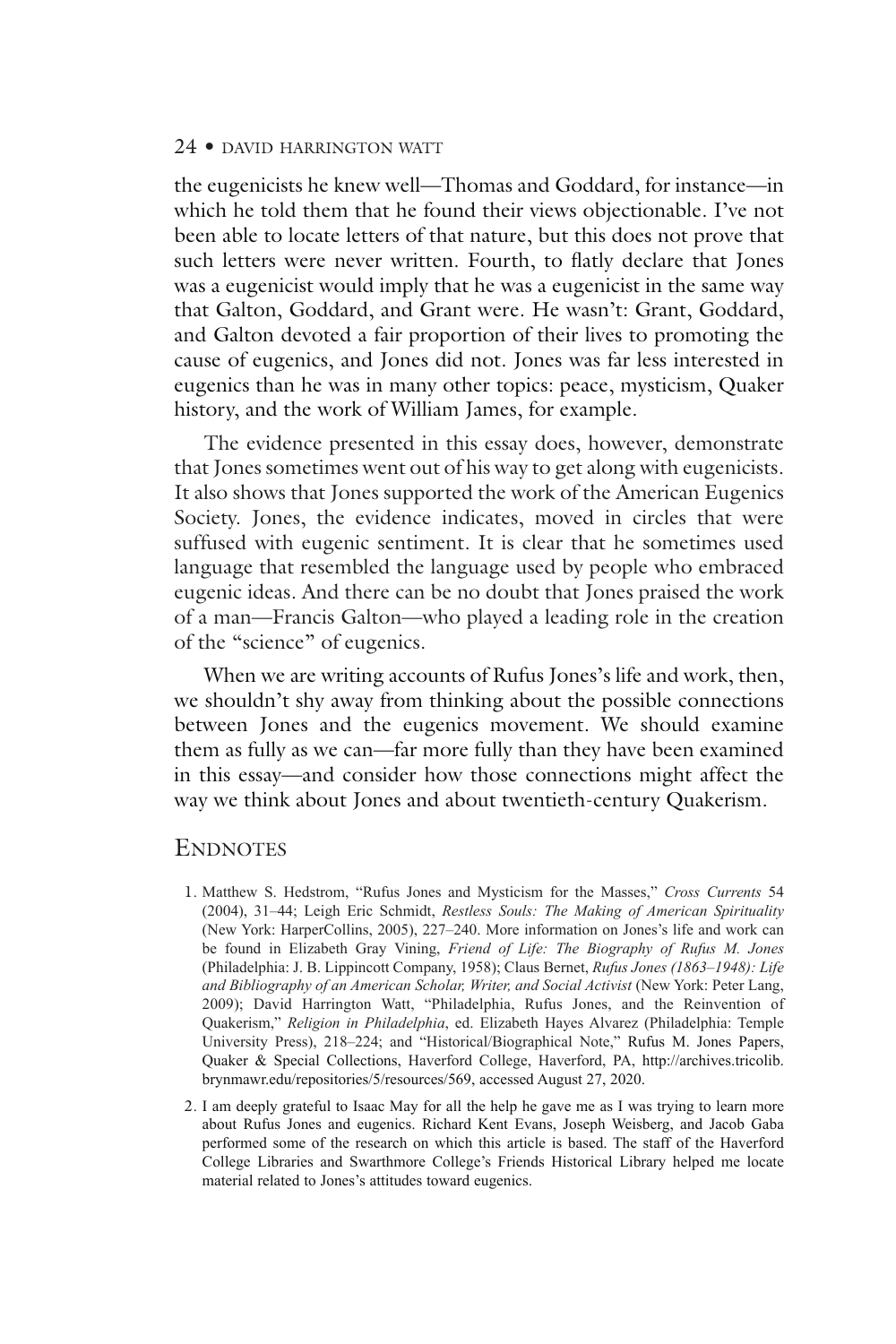#### eugenics, quakers, and rufus jones, 1893-1938 • 25

- 3. Francis Galton, *Inquiries into Human Faculty and Its Development* (London: Macmillan and Co., 1883), 24–25; Henry Herbert Goddard, *The Kallikak Family: A Study in the Heredity of Feeble-Mindedness* (New York: Macmillan Co., 1912), 115–117; Alison Bashford and Philippa Levine, "Introduction," in *The Oxford Handbook of the History of Eugenics*, ed. Alison Bashford and Philippa Levine (New York: Oxford University Press, 2012), 3–20; Philippa Levine, *Eugenics: A Very Short Introduction* (New York: Oxford University Press, 2017), 1–11.
- 4. Carl Zimmer, *She Has Her Mother's Laugh: The Powers, Perversions and Potential of Heredity* (New York: Dutton, 2018), 93–94, 193–196; Jonathan Peter Spiro, *Defending the Master Race: Conservation, Eugenics, and the Legacy of Madison Grant (Burlington,* VT: University of Vermont Press, 2009), 145–157.
- 5. Rufus M. Jones, *The Faith and Practice of the Quakers* (London: Methuen & Co., 1927), 24–25.
- 6. Rufus M. Jones, *Finding the Trail of Life* (New York: Macmillan, 1926), 19.
- 7. Rufus M. Jones, "Why I Enroll with the Mystics," in *Rufus Jones: Essential Writings*, ed. Kerry Walters (Maryknoll, NY: Orbis Books, 2001), 39.
- 8. Rufus M. Jones, "The Cuban War," *The American Friend*, August 22, 1895, 804, and Stephen W. Angell, "Howard Thurman and the Quakers," *Quaker Religious Thought* 16 (Fall–Winter 2009): 35.
- 9. Rufus M. Jones, "The Sifting of the Immigrants," *The American Friend,* August 16, 1894, 101.
- 10. M. Carey Thomas to Rufus M. Jones, April 23, 1900, M. Carey Thomas Papers, Bryn Mawr College, Bryn Mawr, PA; Vining, *Friend of Life*, 188; Helen Lefkowitz Horowitz, *The Power and Passion of M. Carey Thomas* (Urbana: University of Illinois Press, 1999), 340.
- 11. Felix Morley, *For the Record* (South Bend, IN: Regnery/Gateway, 1979), 405.
- 12. Personal correspondence with Dick Wynn, June 17, 2020; Morley, *For the Record,*  365; unsigned letter to Julian W. Mack, March 5, 1931, HCHC, Box 10, Quaker & Special Collections, Haverford College, Haverford, PA.
- 13. George L. Mosse, *Confronting History: A Memoir* (Madison, WI: University of Wisconsin Press, 200), 115; personal correspondence with Joseph Weisberg, June 26, 2020; unsigned letter to Julian W. Mack.
- 14. Adolphus L. Williams Jr. and Cynthia Farr Brown, "Minorities at Haverford," in *The Spirit and the Intellect: Haverford College, 1833–1983*, ed. *Gregory Kannerstein* (Haverford, PA: Haverford College, 1983), 109; Kimberly Benston, "A MLK Day Reflection," Haverford College website, January 18, 2016, https://www. haverford.edu/college-communications/news/mlk-day-reflection.
- 15. Henry J. Cadbury, *Friendly Heritage: Letters from the Quaker Past* (Norwalk, CT: Silvermine Publishers, 1972), 115–116.
- 16. Donna McDaniel and Vanessa Julye, *Fit for Freedom, Not for Friendship: Quakers, African Americans, and the Myth of Racial Justice* (Philadelphia: Quaker Press, 2009), 179– 181.
- 17. McDaniel and Julye, *Fit for Freedom,* xvi–xvii, 319–331, 361–371.
- 18. Melissa J. Wilde, *Birth Control Battles: How Race and Class Divided American Religion* (Oakland, CA: University of California Press, 2020), 80.
- 19. Nellie May Smith, *The Three Gifts of Life: A Girl's Responsibility for Race Progress* (London: B. F. Stevens & Brown, 1913), 118–123.
- 20. Helen Lefkowitz Horowitz, *The Power and Passion of M. Carey Thomas* (Urbana: University of Illinois Press, 1999), 422, 448.